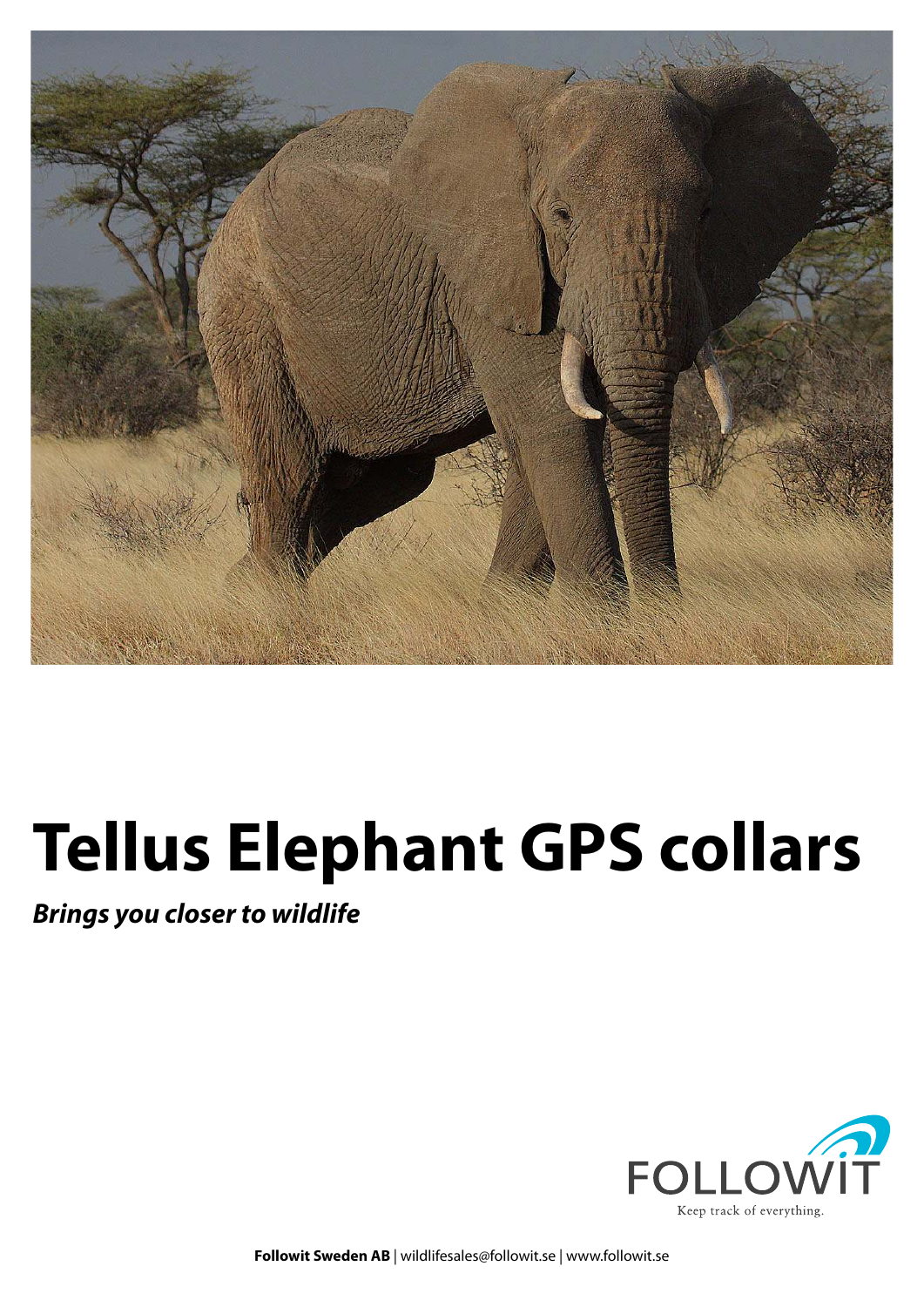Followit GPS collars are designed to optimize research possibilities while ensuring animal welfare. With a team of specialists developing and manufacturing telemetry equipment since 1974, all collars are custom designed to meetcustomer specifications. Our innovative collar design minimizes weight without compromising performance, battery life or data collection.

Collar and data management is achieved through Followit Geo™, a web based application, allowing for twoway communication with Iridium collars. This program allows the user to view location data, adjust position and VHF schedules, create virtual fencing and monitor battery performance. Followit's Geo™ application is accessible from all web enabled devices including personal computers, tablets or smart-phones.

#### **Tellus Elephant GPS collar**

The Tellus Elephant collar incorporates the most recent technological advances resulting in reduced collar weight, operational flexibility, increased performance and improved reliability. This collar has an exceptional track record of providing accurate GPS positions and battery performance in harsh environments.

The most basic collar available is the Tellus Elephant Basic GPS collar which includes on-board data storage and UHF (radio) download capability.



Collar options include a built-in VHF transmitter which can be used for tracking/locating. This VHF beacon also has the functionality of switching to recovery mode when the battery power is low or if the collar has entered mortality mode. Additional information including temperature, mortality alerts and activity data are stored on-board with the position data and can be downloaded upon retrieval. A computer software package, Tellus Project Manager (TPM), is used by the customer to program collar functions as well as for downloading data from store-onboard collars.



#### **The Tellus Elephant collar design**

The Tellus Elephant GPS still have the best features of earlier designs but have also evolved to accommodate advances in technology, customer requests and suggestions for improvements. Design highlights include:

- Premium quality collar that is both strong and animal friendly.
- Belting width 95 mm
- Belting length customized per request, adjustable by user +/- 10%
- Efficient design including protected USB port and a magnetically operated on/off-switch
- Counterweight mounted at the bottom for optimal GPS/Iridium reception.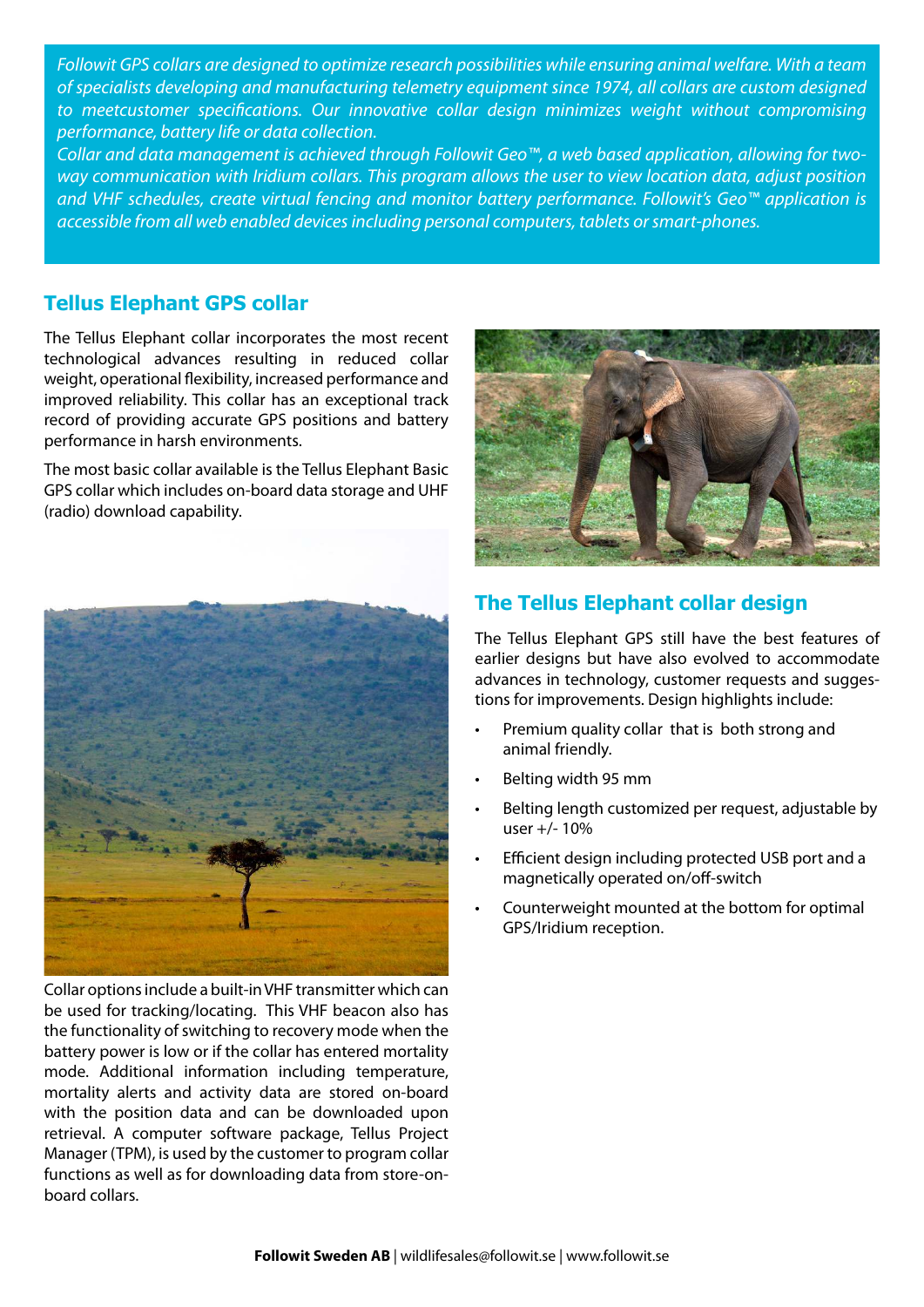## **The Tellus Elephant Basic key features**

- Remote download in the field via UHF download
- Upgrade of most Tellus Elephant Basic store-onboard collars with remote data download options
- • User designated GPS and radio beacon (VHF) schedules provides flexibility
- • High number of positions in relation to battery capacity
- Temperature, movement and mortality sensors
- Stable digital VHF frequency transmitter in a wide temperature range

#### **Upgrades and download option**

The satellite download option utilizes the Iridium satellite system. This system uses a two-way e-mail communication procedure between the GPS collar and the user via a secure computer server. Key features include worldwide data download coverage, data upload reliability and fast transfer rates. The GPS positions are forwarded to the user via e-mail and GPS positions can be taken anywhere and be delivered in just a few minutes without the use of specialized equipment. GPS collars can be reprogrammed to adapt to changes in the project. This download option is a cost effective solution that should be considered for projects in remote areas. The satellite option requires a monthly subscription fee.



# **Information received from the collars**

Although the collars have remote download functions, every position will also be stored on board. The memory capacity is sufficient enough for each collar and all data is recoverable even if the collar batteries have been completely depleted. The stored data includes date, time, altitude, latitude, longitude, activity data, mortality, ambient temperature, number of satellites used, position accuracy (2D/3D), HDOP value and time to fix (TTF).

# **Getting started and technical support**

When you receive your collar(s), it will need to be programmed ahead of deployment. The Tellus Project Manager (TPM) software is used to set parameters such as:

- Number of positions per day
- VHF schedule
- Data upload schedule
- **Mortality**

A battery calculator can be requested and used to estimate expected collar life span based on user settings (e.g. number of positions and data uploads).

Our support and service center is available to answer questions, provide support and to receive feedback or suggestions.